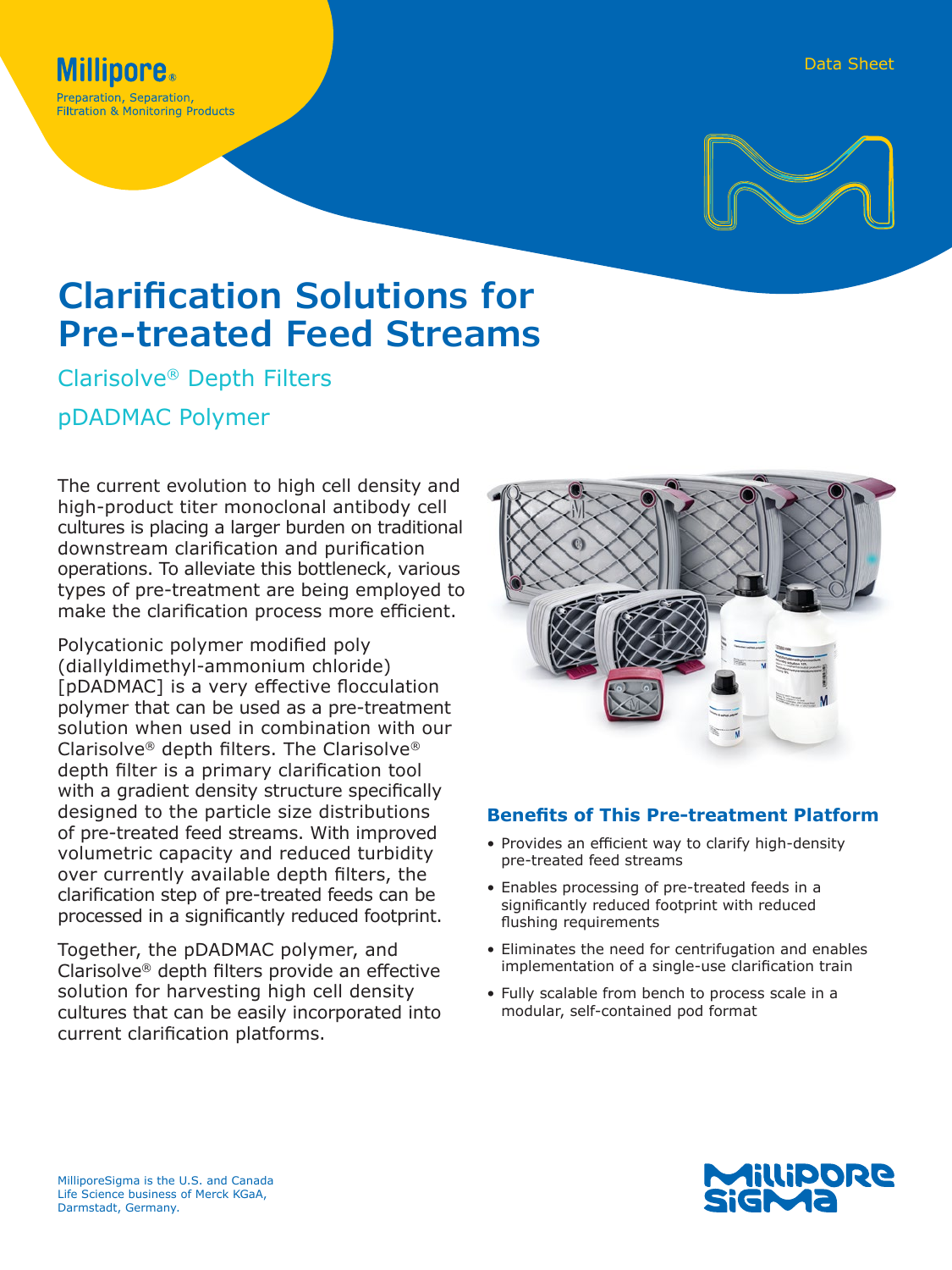## **Pre-treatment Methodologies**

## **Effective methods to clarify high-density feed streams**

Pre-treatment is accomplished either through the reduction in pH of the feed stream (acid precipitation) or through the addition of cationic polymers including pDADMAC, PEI, and chitosan. These methods result in aggregation of smaller particles into larger agglomerates thus reducing small particles which are difficult to centrifuge and can plug downstream filters (Figure 1). Flocculation technologies can also potentially reduce soluble impurities such as DNA and HCP, reducing the burden on downstream processing.

## **Polymer Product Information**

pDADMAC is a water-soluble polymer widely used as a flocculant in waste water treatment. Commercially available solutions of this polymer contain residual monomer and sodium chloride in significant concentrations and may come with high bioburden. We have developed a purification method that reduces the content of low molecular weight polymer and the concentration of the monomer to less than 0.1% and eliminates sodium chloride at the same time.

A 0.2 μm filtration step is performed to reduce the microbial count to less than 10 CFU/mL. The molecular weight distributions of both polymers are shown in Figure 2.

## **Use of Polymers in Flocculation**

For pDADMAC polymer, the best flocculation results are when used in a concentration between 0.01% and 0.05%.

## **In-Process Polymer Removal and Safety**

Studies have shown that the residual concentration of the pDADMAC polymer is below 1 ppm following the downstream purification train. No cytotoxicity or acute systemic toxicity was observed at this concentration in toxicological studies, nor have irritant (intracutaneous injection) or haemolytic effects been found.

### **Quantitation of Residual Polymers**

We provide a service to quantitate the residual level of pDADMAC polymer in sample matrices from a cell culture harvest and clarification before and after the purification steps.

A report is issued including a description of samples submitted, quantitation of the polymer residuals and a chromatogram overlay including the standard. Final reports are issued electronically in a PDF format and are provided in a format suitable for submission to regulatory authorities.



**Figure 1. Particle size distribution of various pre-treatment methodologies**



**Figure 2. Molecular weight distributions of pDADMAC polymer after purification**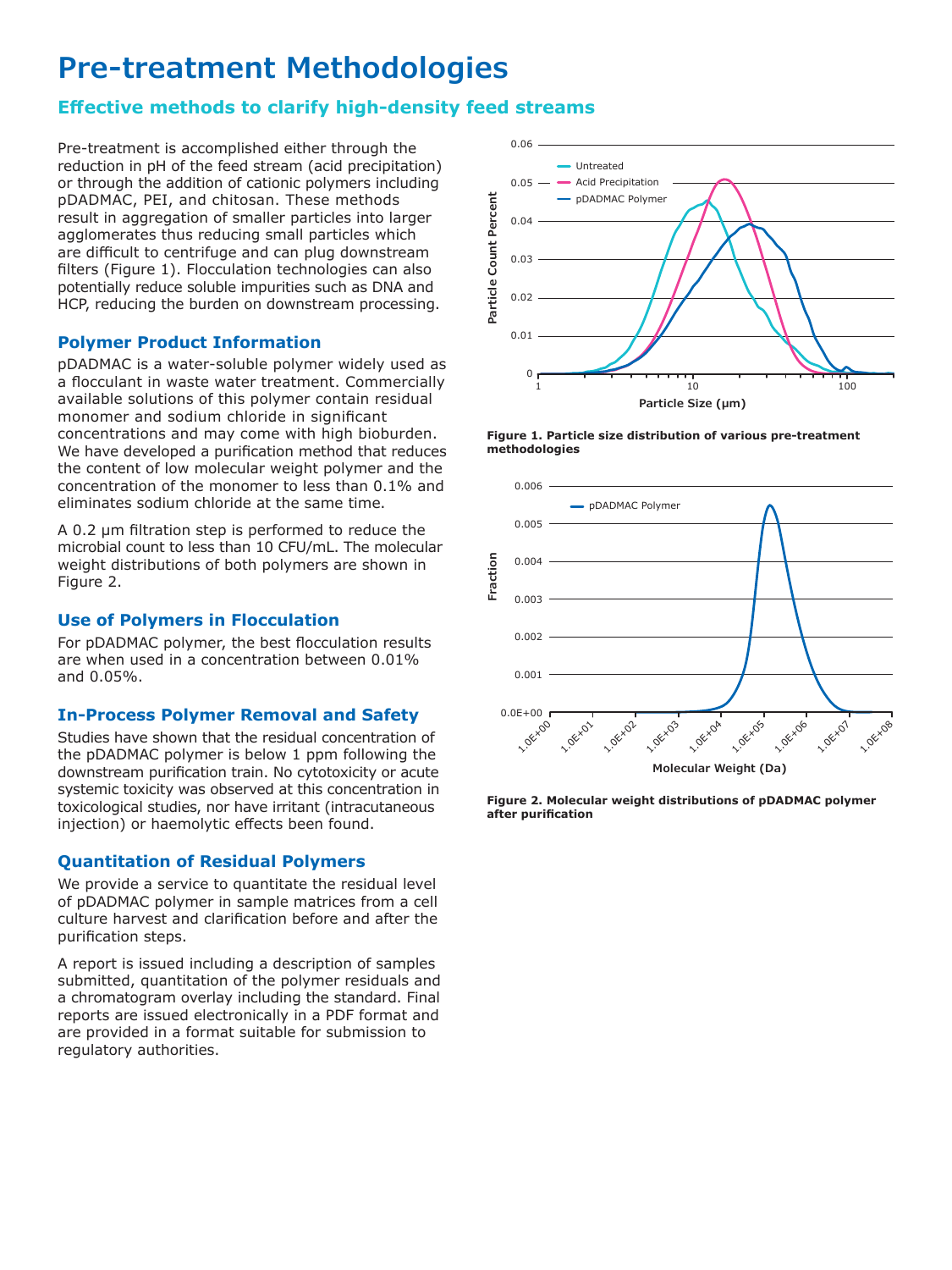## **Clarisolve® Depth Filters**

## **Successful in a variety of mAb, vaccine, and microbial lysate feed streams**

With pre-treatment methodologies, the shift in particle size distribution of the flocculated feed stream may result in inefficient conventional centrifugation and depth filtration. This can lead to large depth filtration installations which may be difficult to fit into existing facilities or new facilities where footprint is limited. Clarisolve® depth filters have been optimized to match the particle size distribution of typical pre-treated feeds, resulting in improved filtration performance not seen with traditional primary clarification depth filters.

#### **Filtration Performance**

Success with multiple monoclonal antibody (mAb) cell culture streams of varying cell densities and viabilities, including high-density cell cultures with various flocculation techniques has been demonstrated with this robust clarification technology. Clarisolve® depth filters have also been used successfully for microcarrier removal, lysate clarification, and in viral vaccine processes.

### **Flushing**

20MS, 40MS, and 60HX media grades can be flushed at flux rates ranging from 100 LMH to 600 LMH, depending on process and equipment capabilities. The 60HX media grade has the lowest flushing requirement among the family of Clarisolve® filter media grades.

### **Device Wetting and Hold Up Volumes**

All media grades exhibit excellent wetting characteristics at flush rates from 100 LMH to 600 LMH. Additionally, lower hold up volumes post blow down allow for greater product recovery over conventional depth filters.

#### **Clarisolve® Depth Filter Format Specifications**

#### **Selection Guide**

| <b>Pre-treatment Option</b>          | <b>Clarisolve<sup>®</sup> Depth Filter</b> |  |  |  |
|--------------------------------------|--------------------------------------------|--|--|--|
| <b>Acid Precipitation</b>            |                                            |  |  |  |
| Particle size of 10-20 um            | 20MS                                       |  |  |  |
| <b>Cationic Polymer Flocculation</b> |                                            |  |  |  |
| Particle size of 30-40 µm            | 40MS                                       |  |  |  |
| Particle size of 50-60 um            | 60HX                                       |  |  |  |



**Figure 3. Filtration performance of 2 mAb feed streams highlighting the improvement in depth filter capacity with pre-treatment and Clarisolve® depth filters.**

|                                                   | µPod <sup>®</sup> Device Format                                                                                                                              | <b>Lab Scale</b>                          |                     | <b>Process Scale</b>                                             |                             |                      |
|---------------------------------------------------|--------------------------------------------------------------------------------------------------------------------------------------------------------------|-------------------------------------------|---------------------|------------------------------------------------------------------|-----------------------------|----------------------|
| <b>Surface Area</b>                               | $23 \text{ cm}^2$                                                                                                                                            | $0.014 \text{ m}^2$                       | $0.027 \text{ m}^2$ | $0.11 \text{ m}^2$                                               | $0.33 \text{ m}^2$          | $0.55 \; \text{m}^2$ |
| <b>Materials of Construction</b>                  |                                                                                                                                                              |                                           |                     |                                                                  |                             |                      |
| <b>Filter Media</b>                               | Polypropylene and cellulosic media with an inorganic filter aid (60HX contains polypropylene media only)                                                     |                                           |                     |                                                                  |                             |                      |
| Housing                                           | Glass Filled Polypropylene                                                                                                                                   |                                           |                     |                                                                  |                             |                      |
| Adapters                                          | N/A                                                                                                                                                          | N/A                                       |                     | Glass Filled Polypropylene                                       |                             |                      |
| Gaskets and Plugs                                 | N/A                                                                                                                                                          | N/A                                       |                     | Thermo plastic elastomer (TPE)                                   |                             |                      |
| <b>Inlet, Vent and Outlet Connections</b>         | Female Luer                                                                                                                                                  | $\frac{1}{4}$ " hose Barb                 |                     | Flat Seal                                                        |                             |                      |
| <b>Pod Dimensions</b>                             |                                                                                                                                                              |                                           |                     |                                                                  |                             |                      |
| Length:                                           | 3.57 in (9.07 cm)                                                                                                                                            | 8.5 in (22 cm)                            |                     | 24.2" (62 cm)                                                    |                             |                      |
| Height:                                           | 2.75 in (6.99 cm)                                                                                                                                            | 5.3 in (14 cm)                            |                     | 12.5" (32 cm)                                                    |                             |                      |
| Thickness (20MS and 40MS):                        | 1.96 in (4.98 cm)                                                                                                                                            | $2.9$ in                                  | 3.7 <sub>in</sub>   | $2.0$ in                                                         | 4.4 in                      | $6.8$ in             |
| Thickness (60HX):                                 | 1.81 in. $(4.60 \text{ cm})$                                                                                                                                 | $(7.40 \text{ cm})$                       | $(9.40 \text{ cm})$ | $(5.08 \text{ cm})$                                              | $(11.18 \text{ cm})$        | $(17.27 \text{ cm})$ |
| <b>Maximum Operating Pressure</b>                 | 50 psig (3.5 bar) at ≤40 °C                                                                                                                                  | 30 psig (2.1 bar) at ≤37 °C               |                     | 50 psig (3.5 bar) at ≤25 °C<br>15 psig (1.0 bar) at $\leq$ 80 °C |                             |                      |
| <b>Maximum Differential Pressure</b>              |                                                                                                                                                              |                                           |                     |                                                                  |                             |                      |
| Forward:                                          | 30 psid (2.1 bar) at $\leq$ 40 °C                                                                                                                            | 30 psid (2.1 bar) at ≤37 °C               |                     | 30 psid (2.1 bar) at ≤25 °C                                      |                             |                      |
| Reverse:                                          | 15 psid (1.0 bar) at $\leq$ 40 °C                                                                                                                            | 30 psid (2.1 bar) at ≤37 °C               |                     |                                                                  | 30 psid (2.1 bar) at ≤25 °C |                      |
| <b>Sterilization</b>                              | 2 autoclave cycles of 60 minutes at 123 °C                                                                                                                   | 1 autoclave cycle of 60 minutes at 123 °C |                     |                                                                  |                             |                      |
| <b>Indirect Food Additive</b>                     | All component materials meet the FDA indirect food requirements cited in 21 CFR 177-182                                                                      |                                           |                     |                                                                  |                             |                      |
| <b>Toxicity</b>                                   | All component materials comply with the requirements of USP <88> biological reactivity tests for class VI plastics                                           |                                           |                     |                                                                  |                             |                      |
| <b>USP Bacterial Endotoxins</b><br>(pyrogenecity) | An aqueous extraction contained less than 0.25 EU/mL as determined using the Limulus Amebocyte Lysate<br>(LAL) clot test technique (on filter media only).   |                                           |                     |                                                                  |                             |                      |
| <b>Pressure Equipment Directive</b><br>2014/68/EU | Devices and associated holders are designed and manufactured in accordance with the sound engineering<br>practices (SEP) cited in Article 4(3) of 2014/68/EU |                                           |                     |                                                                  |                             |                      |